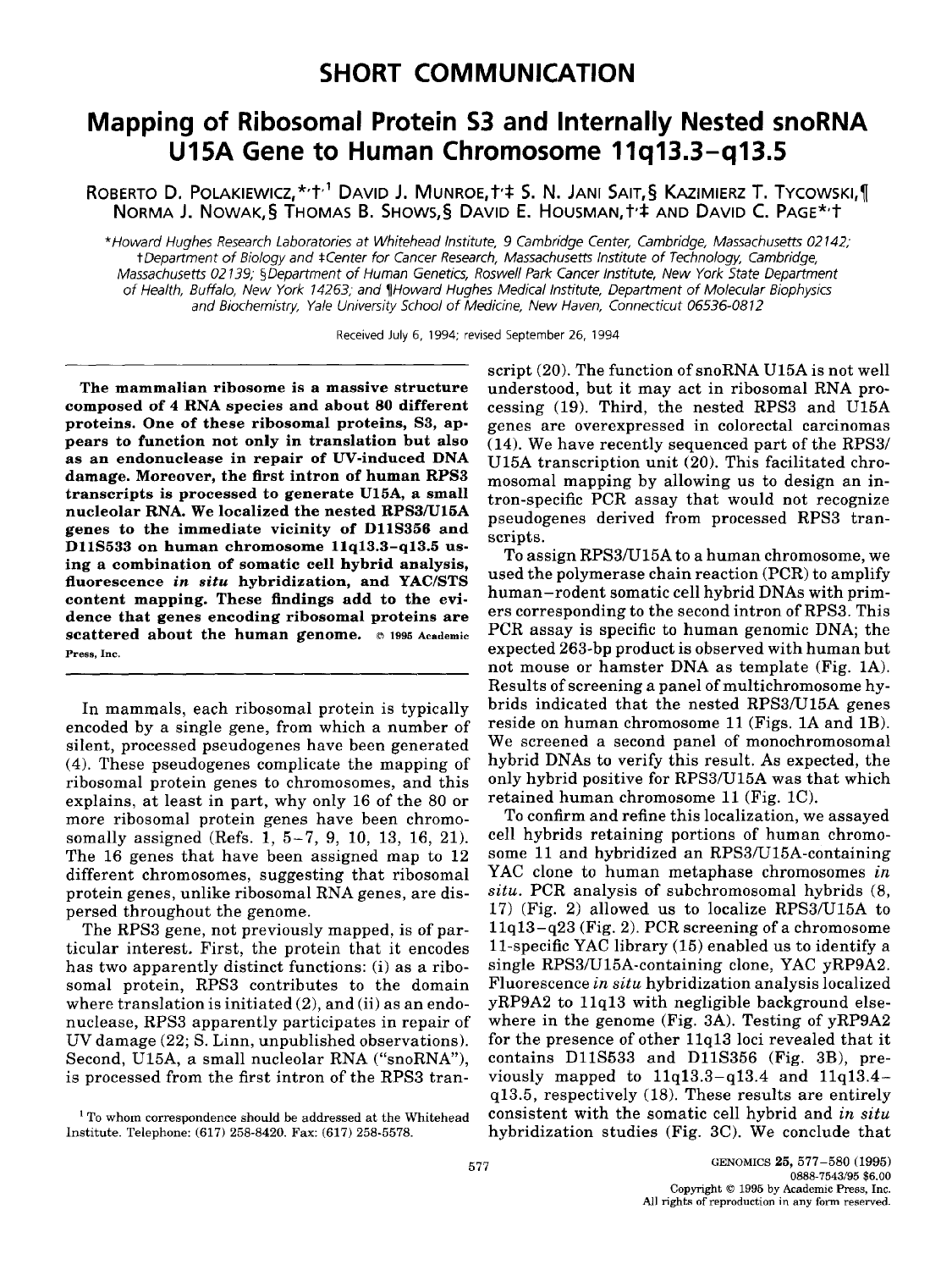

FIG, 1. Mapping of RPS3/U15A to human chromosome 11 by PCR analysis of human-rodent somatic cell hybrid DNAs. (A) Eighteen human-rodent hybrids containing multiple human chromosomes (NIGMS panel 1). "Marker" lane contains  $\phi X174RF$  DNA digested with *HaeIII.* Thirty PCR cycles (1 min at 94°C, 1 min at 61°C, 1 min at 72°C) were carried out on 50 ng of genomic DNAs with primers (5'-CATGGTCCCACCTATTCC-3' and 5'-GGGGGAAAAGTGACAATTCA-3 ') specific to the second intron of RPS3 (20). Reaction products were analyzed by agarose gel electrophoresis in the presence of ethidium bromide. (B) Tabulation, by human chromosome, of number of concordant and discordant hybrids from A. Symbols before slash denote presence  $(+)$  or absence  $(-)$  of 263-bp PCR product, and symbols after slash denote presence  $(+)$  or absence  $(-)$  of chromosome. (C) Twenty-four hybrids containing single human chromosomes (NIGMS panel 2).



FIG. 2. Mapping of RPS3/U15A to llq13-q23 by PCR analysis of human-rodent somatic cell hybrid DNAs containing portions of human chromosome 11. PCR was carried out as in Fig. I with genomic DNA from the following hybrids (8, 17) as template: J1 (retaining an intact human chromosome 11), PBR-3 (retaining a human 11;12 translocation product carrying 11pter-q23.3), PBR-6 (retaining llq23.3-qter; the reciprocal of PBR-3), TKR-2 (retaining an 11;2 translocation product carrying llpter-ql3), TKR-33 (retaining llql3-qter; the reciprocal ofTKR-2), 15R1A (retaining llpter-qll), Jl-ll (retaining llpter-ql2), and EXR-5CSAZ (retaining an X;ll translocation product carrying llql3-qter).

the RPS3/U15A transcription unit is located in llq13.3-q13.5, near DllS533 and D11S356.

Three other ribosomal protein genes have been mapped to human chromosome 11, but no two genes appear to be in close proximity: RPS17 maps to llpl3-pter (6). RPS25 maps to 11q23.3 (9). RPS30, while mapping to  $11q13$  (10), the same band as RPS3, is not present on YAC yRP9A2 (not shown). Thus, the rule that ribosomal protein genes are scattered about the human genome (3) continues to hold.

Band 11q13 is a frequent site of structural abnormality, amplification, or loss of heterozygosity in certain human cancers, including multiple endocrine neoplasia type 1, breast and squamous cell carcinomas, and B-cell neoplasms (11). We do not know whether RPS3 or U15A plays any role in the development of such neoplasms, but we note that the genes are overexpressed in colorectal carcinomas (14) and that the 3;21 translocations observed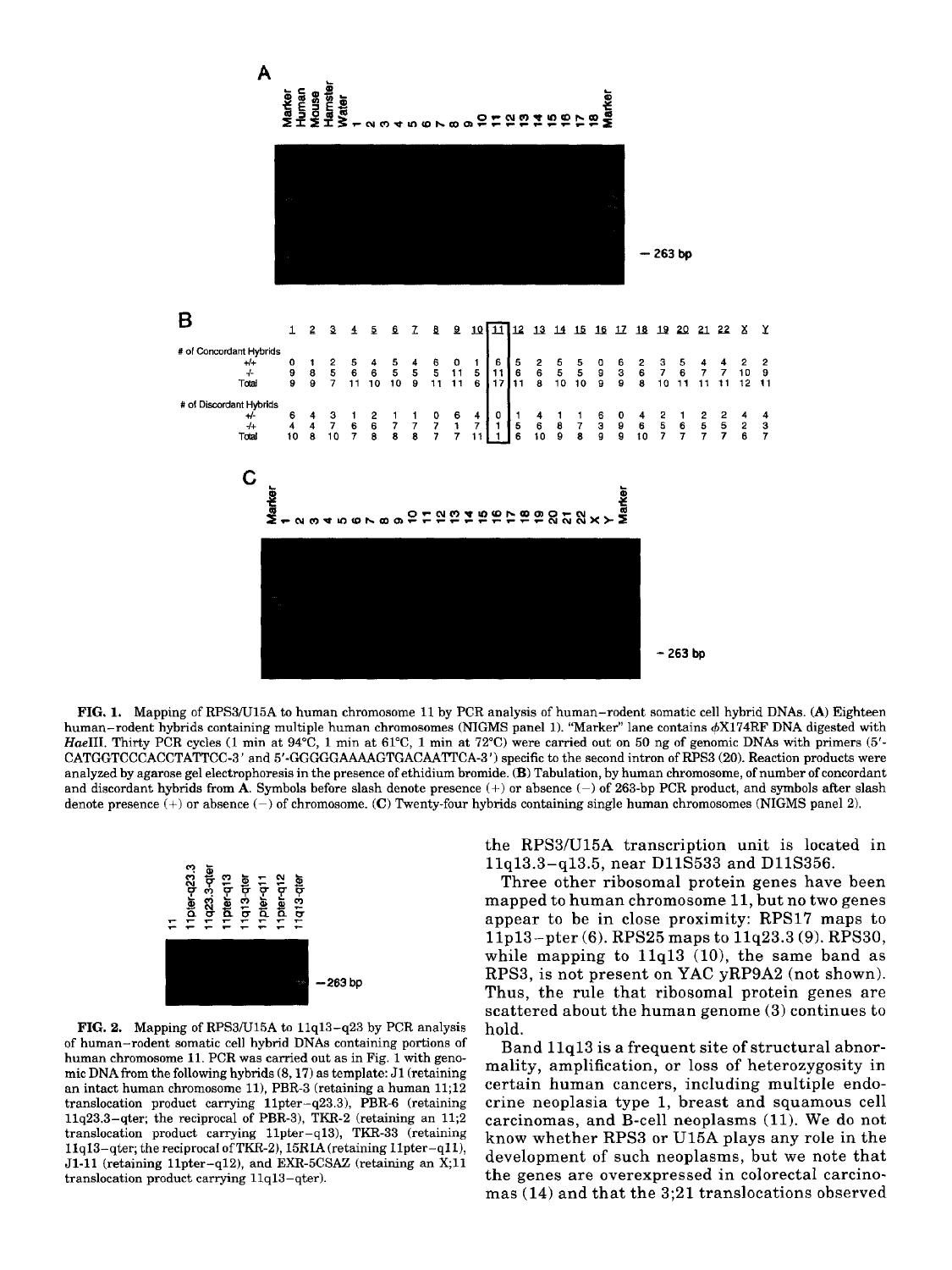

FIG. 3. (A) Mapping of RPS3/U15A to 11q13 by fluorescence *in situ* hybridization (FISH) ofYAC yRP9A2 to human metaphase chromosomes. FISH was performed basically as described (8, 15), using the digoxygenin-labeled "IRE-bubble" PCR product (12) from YAC yRP9A2. Arrows indicate fluorescent hybridization signals on DAPI-banded chromosomes. (B) Presence of three STSs (D11S533, D11S356, and RPS3/ U15A) in YAC yRP9A2 demonstrated by PCR. Primers for DllS533 and DllS356, as described by Smith *et al.* (18). (C) Idiogram of chromosome 11 summarizing localization of RPS3/U15A by subchromosomal hybrid analysis, FISH, and YAC/STS content mapping.

**in myelodysplasia disrupt another ribosomal protein gene, RPL22 (13). Given RPS3's role in DNA repair (22; S. Linn, unpublished observations), it would be of great interest to know whether any heritable disorders of DNA repair map to llq13.** 

## ACKNOWLEDGMENTS

We gratefully acknowledge Joan Steitz's role in helping to initiate the mapping of RPS3/U15A, Roger Eddy's excellent technical assistance, and Renee Reijo's and Naoya Kenmochi's comments on the manuscript. This work was supported by the Howard Hughes Medical Institute and the National Institutes of Health (CA087775 to D.J.M., HG00333 to T.B.S., and HG0029 to D.E.H.). R.D.P. was the recipient of a Human Frontier Science Program postdoctoral fellowship.

## REFERENCES

- 1. Antoine, M., and Fried, M. (1992). The organization of the intron-containing human \$6 ribosomal protein (rpS6) gene and determination of its location at chromosome 9p21. *Hum. Mol. Genet.* 1: 565-570.
- 2. Bommer, U. A., Lutsch, G., Stahl, J., and Bielka, H. (1991). Eukaryotic initiation factors elF-2 and elF-3: Interactions, structure and localization in ribosomal initiation complexes. *Biochimie* 73: 1007-1009.
- 3. D'Eustachio, P., Meyuhas, O., Ruddle, F., and Perry, R. P. (1981). Chromosomal distribution of ribosomal protein genes in the mouse. *Cell* 24: 307-312.
- 4. Davies, B., Feo, S., Heard, E., and Fried, M. (1989). A strategy to detect and isolate an intron-containing gene in the presence of multiple processed pseudogenes. *Proc. Natl. Acad. Sci. USA*  **86:** 6691-6695.
- 5. Davies, B., and Fried, M. (1993). The structure of the human intron-containing S8 ribosomal protein gene and determination

of its chromosomal location at 1p32-p34.1. *Genomics* 15: 68- 75.

- 6. Feo, S., Davies, B., and Fried, M. (1992). The mapping of seven intron-containing ribosomal protein genes shows they are unlinked in the human genome. *Genomics* 13: 201-207.
- 7. Fisher, E. M., Beer, R. P., Brown, L. G., Ridley, A., McNeil, J. A., Lawrence, J. B., Willard, H. F., Bieber, F. R., and Page, D. C. (1990). Homologous ribosomal protein genes on the human X and Y chromosomes: Escape from X inactivation and possible implications for Turner syndrome. *Cell* 63: 1205-1218.
- 8. Golden, W. L., von Kap-Herr, C., Kurth, B., Wright, R. M., Flickinger, C. J., Eddy, R., Shows, T. B., and Herr, J. C. (1993). Refinement of the localization of the gene for human intraacrosomal protein SP-10 *(ACRV1) to* the junction of bands q23 q24 of chromosome 11 by *in situ* hybridization. *Genomics* **18:**  446-449.
- 9. Imai, T., Sudo, K., and Miwa, T. (1994). Assignment of the human ribosomal protein \$25 gene *(RPS25)* to chromosome 1 lq23.3 by sequence analysis of the marker D11S456. *Genomics*  **20:** 142-143.
- 10. Kas, K., Schoenmakers, E., Van de Ven, W., Weber, G., Nordenskjöld, M., Michiels, L., Merregaert, J., and Larsson, C. (1993). Assignment of the human FAU gene to a subregion of chromosome llq13. *Genomics* 17: 387-392.
- 11. Lammie, G. A., and Peters, G. (1991). Chromosome 11q13 in human cancer. *Cancer Cells* 3: 413-420.
- 12. Munroe, D. J., Haas, M., Bric, E., Whitton, T., Aburatani, H., Hunter, K., Ward, D., and Housman, D. E. (1994). IRE-bubble PCR: A rapid and efficient method for amplification of human DNA sequences from complex background. *Genomics* 19: 506- 514.
- 13. Nucifora, G., Begy, C. R., Erickson, P., Drabkin, H. A., and Rowley, J. D. (1993). The 3;21 translocation in myelodysplasia results in a fusion transcript between AML1 gene and the gene for EAP, a highly conserved protein associated with the Epstein-Barr virus small RNA EBER 1. *Proc. Natl. Acad. Sci. USA* **90:** 7784-7788.
- 14. Pogue-Geile, K., Geiser, J. R., Shu, M., Miller, C., Wool, I. G.,